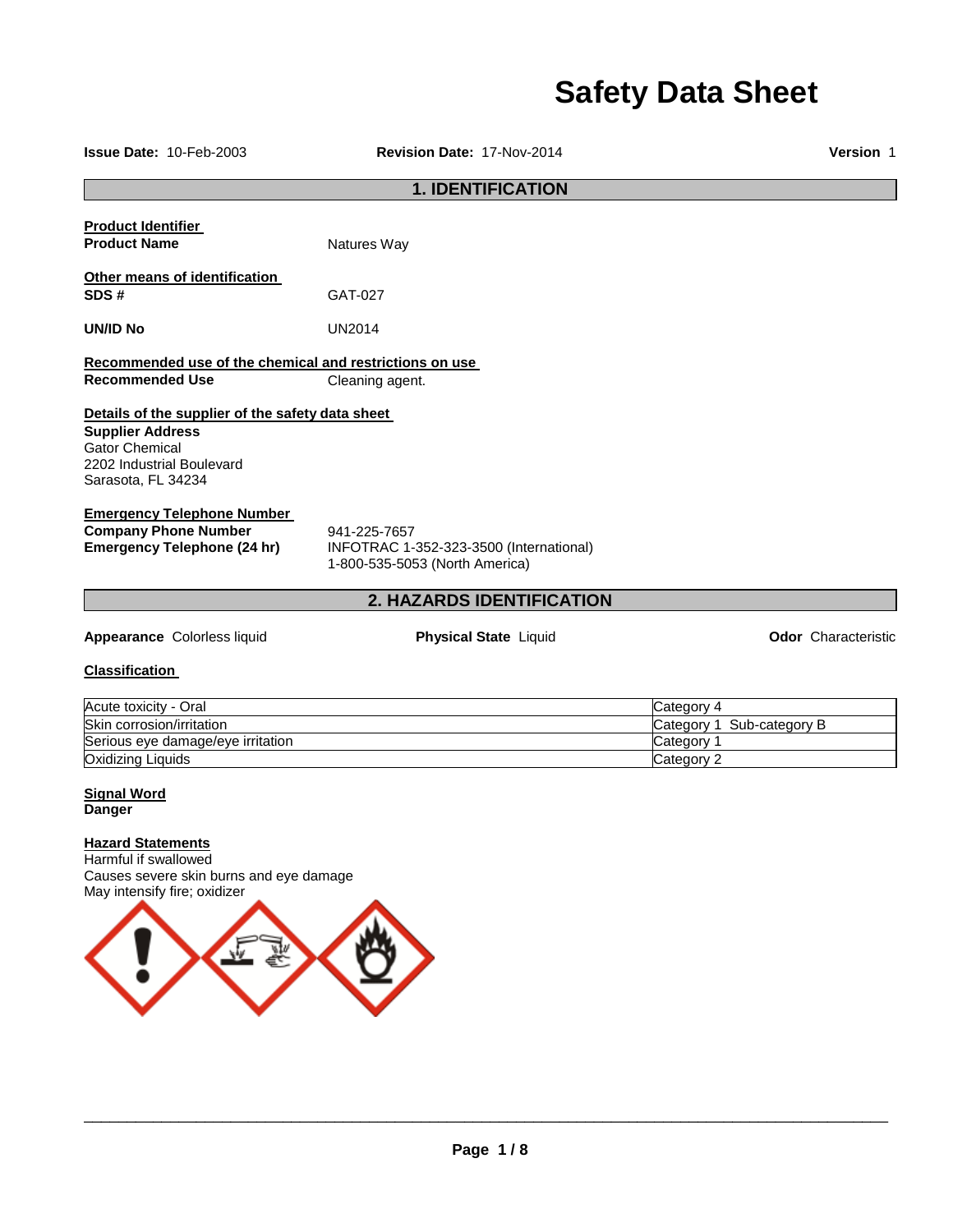# **Precautionary Statements - Prevention**

Take any precaution to avoid mixing with combustibles Wash face, hands and any exposed skin thoroughly after handling Wear protective gloves/protective clothing/eye protection/face protection Do not eat, drink or smoke when using this product Keep away from heat Keep/Store away from clothing and combustible materials

# **Precautionary Statements - Response**

Immediately call a poison center or doctor/physician IF IN EYES: Rinse cautiously with water for several minutes. Remove contact lenses, if present and easy to do. Continue rinsing Immediately call a poison center or doctor/physician IF ON SKIN (or hair): Remove/Take off immediately all contaminated clothing. Rinse skin with water/shower Wash contaminated clothing before reuse IF SWALLOWED: Call a POISON CENTER or doctor/physician if you feel unwell Rinse mouth In case of fire: Use Water spray, fog or regular foam for extinction

\_\_\_\_\_\_\_\_\_\_\_\_\_\_\_\_\_\_\_\_\_\_\_\_\_\_\_\_\_\_\_\_\_\_\_\_\_\_\_\_\_\_\_\_\_\_\_\_\_\_\_\_\_\_\_\_\_\_\_\_\_\_\_\_\_\_\_\_\_\_\_\_\_\_\_\_\_\_\_\_\_\_\_\_\_\_\_\_\_\_\_\_\_

# **Precautionary Statements - Storage**

Store in a well-ventilated place. Keep container tightly closed Store locked up

# **Precautionary Statements - Disposal**

Dispose of contents/container to an approved waste disposal plant

# **Other Hazards**

Harmful to aquatic life with long lasting effects

# **3. COMPOSITION/INFORMATION ON INGREDIENTS**

| Chemical<br>Name | <b>CAS No</b>    | eiaht-%<br>Wс |
|------------------|------------------|---------------|
|                  |                  |               |
| 'eroxide<br>lvdr | ——<br>2-84.<br>ີ | $30 - 40$     |

\*\*If Chemical Name/CAS No is "proprietary" and/or Weight-% is listed as a range, the specific chemical identity and/or percentage of composition has been withheld as a trade secret.\*\*

# **4. FIRST-AID MEASURES**

#### **First Aid Measures**

| <b>General Advice</b>               | Immediately call a poison center or doctor/physician.                                                                                                                                                   |  |
|-------------------------------------|---------------------------------------------------------------------------------------------------------------------------------------------------------------------------------------------------------|--|
| <b>Eve Contact</b>                  | Rinse cautiously with water for 15 minutes while holding eyelids apart. Remove contact<br>lenses, if present and easy to do. Continue rinsing. Immediately call a poison center or<br>doctor/physician. |  |
| <b>Skin Contact</b>                 | Wash contacted skin areas with soap and water. DO NOT attempt to neutralize with<br>chemical agents. If irritation persists, seek medical attention.                                                    |  |
| <b>Inhalation</b>                   | Remove victim to fresh air and keep at rest in a position comfortable for breathing. Wash<br>mouth and nasal passages with water repeatedly. Immediately call a poison center or<br>doctor/physician.   |  |
| Ingestion                           | Rinse mouth. Do not induce vomiting. Immediately call a poison center or doctor/physician.                                                                                                              |  |
| Most important symptoms and effects |                                                                                                                                                                                                         |  |
| <b>Symptoms</b>                     | May be harmful if swallowed. Toxic if inhaled. Causes severe skin burns and eye damage.                                                                                                                 |  |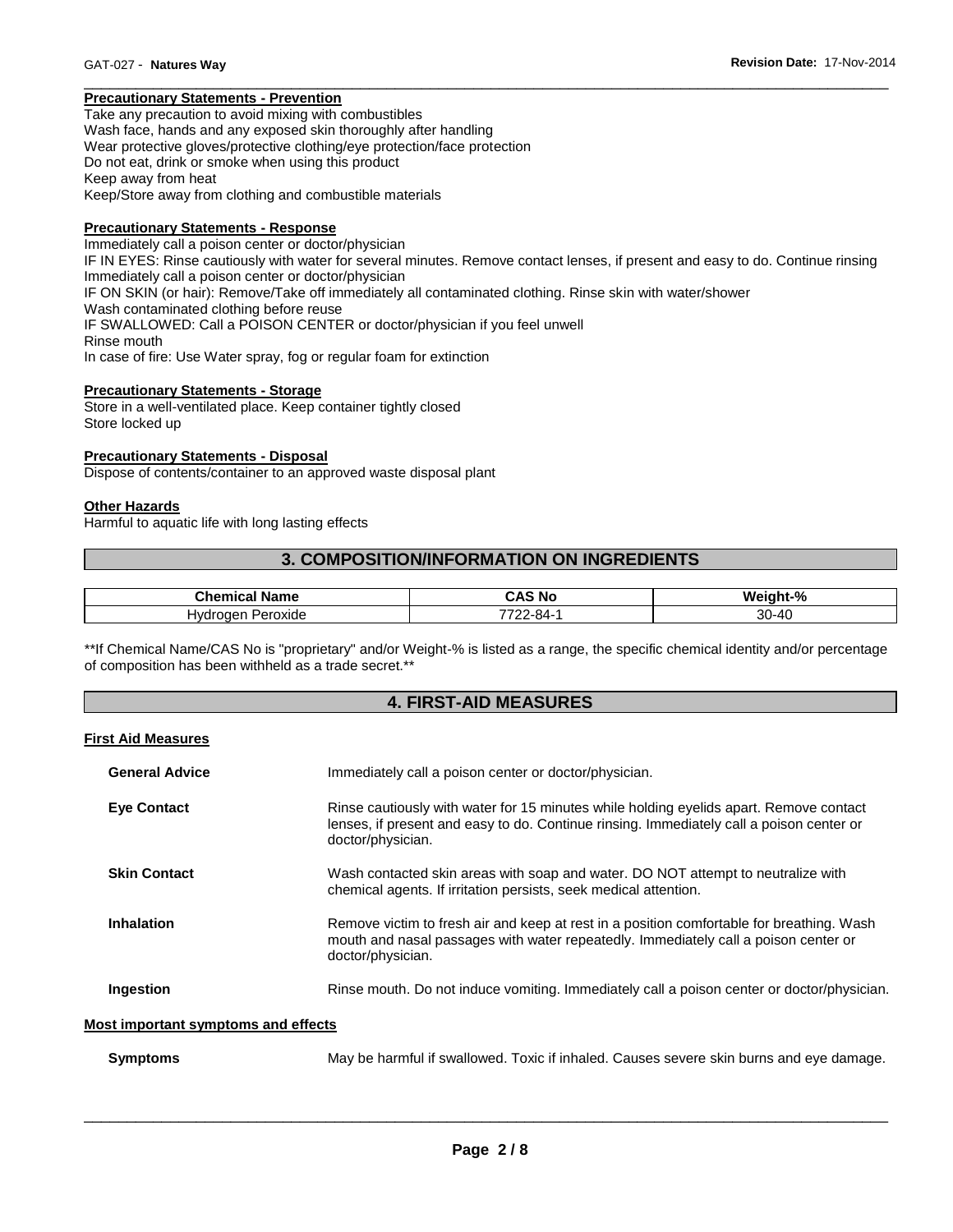# **Indication of any immediate medical attention and special treatment needed**

**Notes to Physician**  Treat symptomatically.

# **5. FIRE-FIGHTING MEASURES**

\_\_\_\_\_\_\_\_\_\_\_\_\_\_\_\_\_\_\_\_\_\_\_\_\_\_\_\_\_\_\_\_\_\_\_\_\_\_\_\_\_\_\_\_\_\_\_\_\_\_\_\_\_\_\_\_\_\_\_\_\_\_\_\_\_\_\_\_\_\_\_\_\_\_\_\_\_\_\_\_\_\_\_\_\_\_\_\_\_\_\_\_\_

# **Suitable Extinguishing Media**

Carbon dioxide (CO2). Water. Water spray (fog). Dry chemical. Foam.

**Unsuitable Extinguishing Media** Not determined.

# **Specific Hazards Arising from the Chemical**

Not determined.

# **Protective equipment and precautions for firefighters**

As in any fire, wear self-contained breathing apparatus pressure-demand, MSHA/NIOSH (approved or equivalent) and full protective gear. Keep containers cool with water spray to prevent container rupture due to steam buildup; CAUTION - material is corrosive.

# **6. ACCIDENTAL RELEASE MEASURES**

#### **Personal precautions, protective equipment and emergency procedures**

| <b>Personal Precautions</b>                          | CAUTION - material is corrosive. Use personal protective equipment as required.                                                                               |  |
|------------------------------------------------------|---------------------------------------------------------------------------------------------------------------------------------------------------------------|--|
| Methods and material for containment and cleaning up |                                                                                                                                                               |  |
| <b>Methods for Containment</b>                       | Prevent further leakage or spillage if safe to do so.                                                                                                         |  |
| <b>Methods for Clean-Up</b>                          | Wash small spills to sanitary sewer. Large spills-confine spill, soak up with approved<br>absorbent, and shovel product into approved container for disposal. |  |

# **7. HANDLING AND STORAGE**

# **Precautions for safe handling**

**Advice on Safe Handling** CAUTION - material is corrosive. Wash face, hands, and any exposed skin thoroughly after handling. Wear protective gloves/protective clothing and eye/face protection. Keep away from heat. Keep/Store away from clothing and combustible materials. Take any precaution to avoid mixing with combustibles. Do not eat, drink or smoke when using this product.

# **Conditions for safe storage, including any incompatibilities**

**Storage Conditions** Store in a well-ventilated place. Keep container tightly closed. Store locked up. Protect container from physical damage. Protect from extreme temperatures. Store away from incompatible materials. Keep out of the reach of children. **Incompatible Materials** Oxidizing materials. Metallic powders. Other easily oxidized organic materials. Reducing agents.

# **8. EXPOSURE CONTROLS/PERSONAL PROTECTION**

# **Exposure Guidelines**

| <b>Chemical Name</b>           | <b>ACGIH TLV</b> | <b>OSHA PEL</b>                                                                               | <b>NIOSH IDLH</b>                                        |
|--------------------------------|------------------|-----------------------------------------------------------------------------------------------|----------------------------------------------------------|
| Hydrogen Peroxide<br>7722-84-1 | TWA: 1 ppm       | TWA: 1 ppm<br>TWA: 1.4 $mg/m3$<br>(vacated) TWA: 1 ppm<br>(vacated) TWA: $1.4 \text{ ma/m}^3$ | IDLH: 75 ppm<br>TWA: 1 ppm<br>TWA: 1.4 mg/m <sup>3</sup> |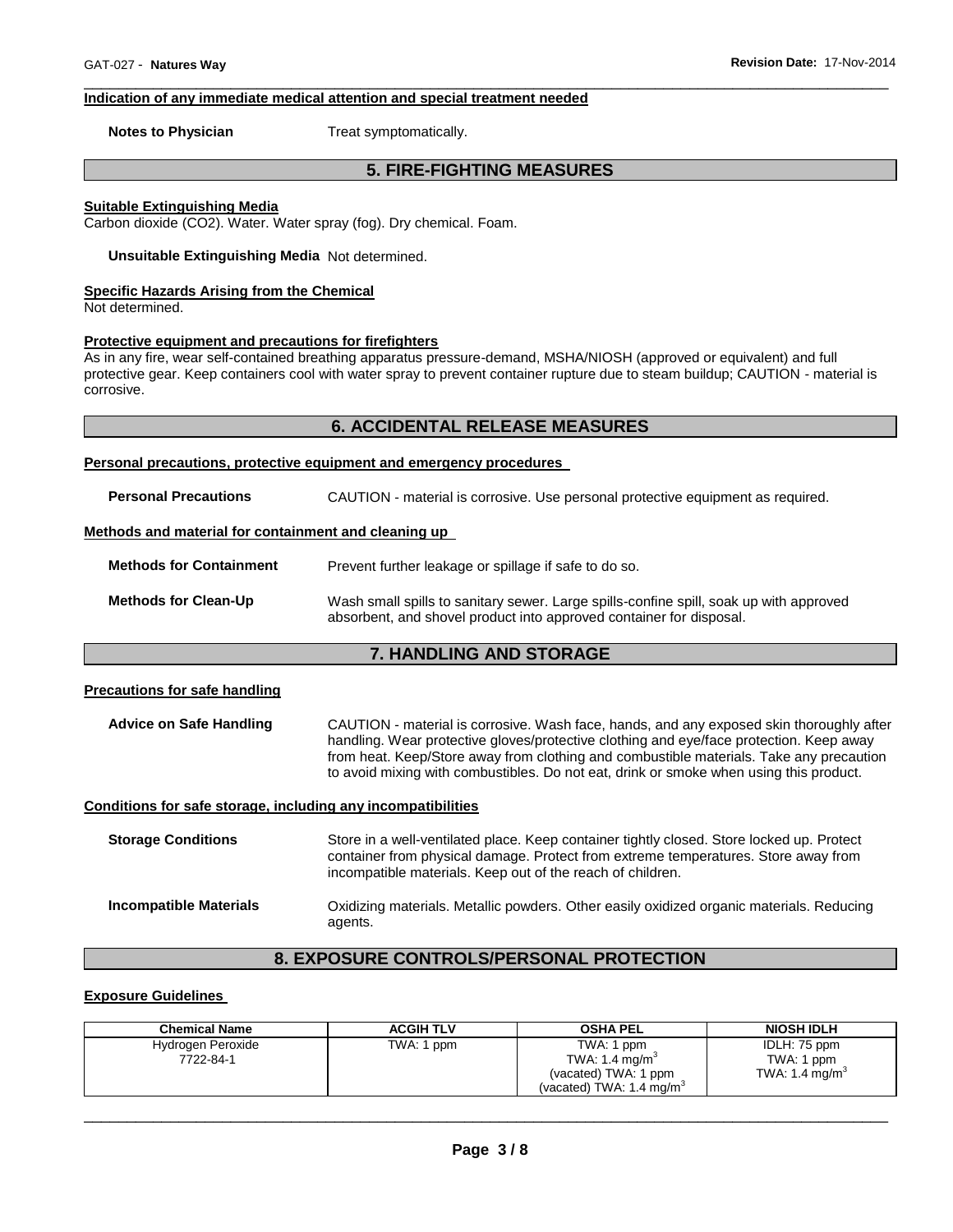# **Appropriate engineering controls**

| <b>Engineering Controls</b> | Use mechanical ventilation. Local exhaust is required.               |
|-----------------------------|----------------------------------------------------------------------|
|                             | ndividual protection measures, such as personal protective equipment |

| <b>Eye/Face Protection</b>      | Wear protective eyeglasses or chemical safety goggles.                                                                                                                                                                                                                                                 |
|---------------------------------|--------------------------------------------------------------------------------------------------------------------------------------------------------------------------------------------------------------------------------------------------------------------------------------------------------|
| <b>Skin and Body Protection</b> | Neoprene or rubber gloves with cuffs. Coveralls, apron or other equipment should be worn<br>to minimize skin contact.                                                                                                                                                                                  |
| <b>Respiratory Protection</b>   | None required while threshold limits are kept below maximum allowable concentrations; if<br>TWA exceeds limits, NIOSH approved respirator must be worn. Respiratory protection must<br>be provided in accordance with OSHA regulations (29 CFR1910.134) or European<br>Standard EN 149, as applicable. |

\_\_\_\_\_\_\_\_\_\_\_\_\_\_\_\_\_\_\_\_\_\_\_\_\_\_\_\_\_\_\_\_\_\_\_\_\_\_\_\_\_\_\_\_\_\_\_\_\_\_\_\_\_\_\_\_\_\_\_\_\_\_\_\_\_\_\_\_\_\_\_\_\_\_\_\_\_\_\_\_\_\_\_\_\_\_\_\_\_\_\_\_\_

**General Hygiene Considerations** Handle in accordance with good industrial hygiene and safety practice.

# **9. PHYSICAL AND CHEMICAL PROPERTIES**

# **Information on basic physical and chemical properties**

| <b>Physical State</b>               | Liquid                       |                       |                |
|-------------------------------------|------------------------------|-----------------------|----------------|
| Appearance                          | Colorless liquid             | Odor                  | Characteristic |
| Color                               | Colorless                    | <b>Odor Threshold</b> | Not determined |
|                                     |                              |                       |                |
| <b>Property</b>                     | Values                       | Remarks • Method      |                |
| рH                                  | $7.0 - 8.0$                  |                       |                |
| <b>Melting Point/Freezing Point</b> | Not determined               |                       |                |
| <b>Boiling Point/Boiling Range</b>  | 100 °C / 212 °F              |                       |                |
| <b>Flash Point</b>                  | Non-flammable                |                       |                |
| <b>Evaporation Rate</b>             | -1                           | (Water = 1)           |                |
| <b>Flammability (Solid, Gas)</b>    | Liquid-Not applicable        |                       |                |
| <b>Upper Flammability Limits</b>    | Not applicable               |                       |                |
| <b>Lower Flammability Limit</b>     | Not applicable               |                       |                |
| <b>Vapor Pressure</b>               | 17 mm Hg                     | @ 20°C (68°F)         |                |
| <b>Vapor Density</b>                | >1                           | (Air=1)               |                |
| <b>Specific Gravity</b>             | 1.200                        | (Water = 1)           |                |
| <b>Water Solubility</b>             | Completely soluble           |                       |                |
| Solubility in other solvents        | Not determined               |                       |                |
| <b>Partition Coefficient</b>        | Not determined               |                       |                |
| <b>Auto-ignition Temperature</b>    | Not determined               |                       |                |
| <b>Decomposition Temperature</b>    | Not determined               |                       |                |
| <b>Kinematic Viscosity</b>          | Not determined               |                       |                |
| <b>Dynamic Viscosity</b>            | Not determined               |                       |                |
| <b>Explosive Properties</b>         | Not determined               |                       |                |
| <b>Oxidizing Properties</b>         | May intensify fire; oxidizer |                       |                |
| <b>VOC Content</b>                  | 100%                         |                       |                |

# **10. STABILITY AND REACTIVITY**

# **Reactivity**

Not reactive under normal conditions.

# **Chemical Stability**

Stable under recommended storage conditions.

# **Possibility of Hazardous Reactions**

None under normal processing.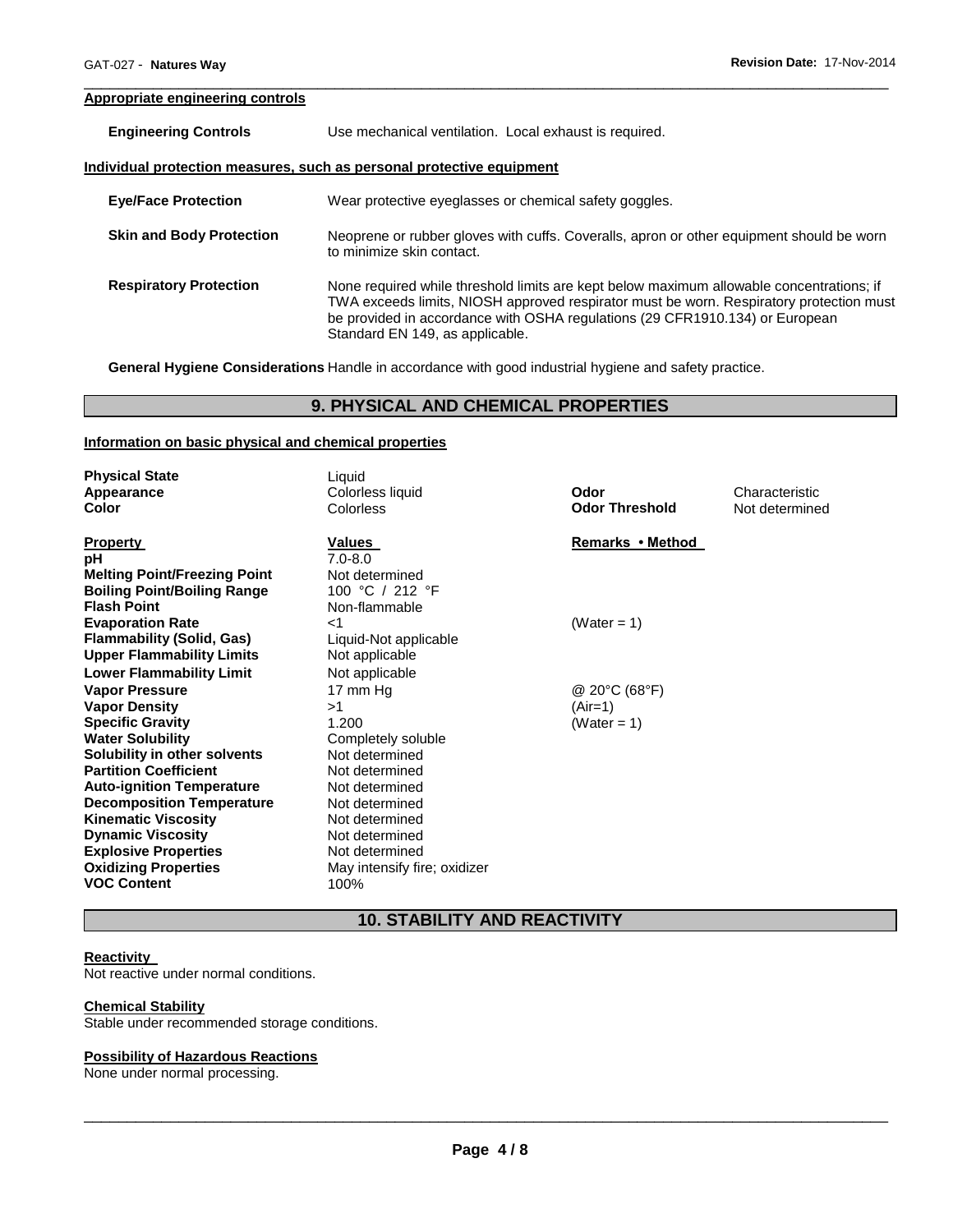#### \_\_\_\_\_\_\_\_\_\_\_\_\_\_\_\_\_\_\_\_\_\_\_\_\_\_\_\_\_\_\_\_\_\_\_\_\_\_\_\_\_\_\_\_\_\_\_\_\_\_\_\_\_\_\_\_\_\_\_\_\_\_\_\_\_\_\_\_\_\_\_\_\_\_\_\_\_\_\_\_\_\_\_\_\_\_\_\_\_\_\_\_\_ **Hazardous Polymerization** Under normal conditions of storage and use, hazardous polymerization will not occur.

#### **Conditions to Avoid**

Extreme temperatures. Incompatible Materials.

#### **Incompatible Materials**

Oxidizing materials. Metallic powders. Other easily oxidized organic materials. Reducing agents.

#### **Hazardous Decomposition Products**

Oxides of carbon. Hydrocarbons. Fumes and smoke.

# **11. TOXICOLOGICAL INFORMATION**

# **Information on likely routes of exposure**

| <b>Product Information</b> |                           |
|----------------------------|---------------------------|
| <b>Eve Contact</b>         | Causes severe eye damage. |
| <b>Skin Contact</b>        | Causes severe skin burns. |
| <b>Inhalation</b>          | Do not inhale.            |
| Ingestion                  | Harmful if swallowed.     |

#### **Component Information**

| <b>Chemical Name</b>           | Oral LD50          | <b>Dermal LD50</b>       | <b>Inhalation LC50</b> |
|--------------------------------|--------------------|--------------------------|------------------------|
| Hydrogen Peroxide<br>7722-84-1 | Rat<br>= 801 mg/kg | Rabbit<br>$= 2000$ mg/kg | Rat<br>) 4 h<br>. a/m  |

#### **Information on physical, chemical and toxicological effects**

**Symptoms** Please see section 4 of this SDS for symptoms.

#### **Delayed and immediate effects as well as chronic effects from short and long-term exposure**

**Carcinogenicity Group 3 IARC components are "not classifiable as human carcinogens".** 

| <b>Chemical Name</b> | <b>ACGIH</b> | <b>IARC</b> | <b>NTF</b> | <b>OSHA</b> |
|----------------------|--------------|-------------|------------|-------------|
| Hydrogen Peroxide    | ΔΩ<br>่∼     | Group 3     |            |             |
| 7722-84-             |              |             |            |             |

**Legend** 

*ACGIH (American Conference of Governmental Industrial Hygienists) A3 - Animal Carcinogen* 

*IARC (International Agency for Research on Cancer)*

*Group 3 IARC components are "not classifiable as human carcinogens"* 

# **Numerical measures of toxicity**

Not determined

**12. ECOLOGICAL INFORMATION** 

#### **Ecotoxicity**

Harmful to aquatic life with long lasting effects.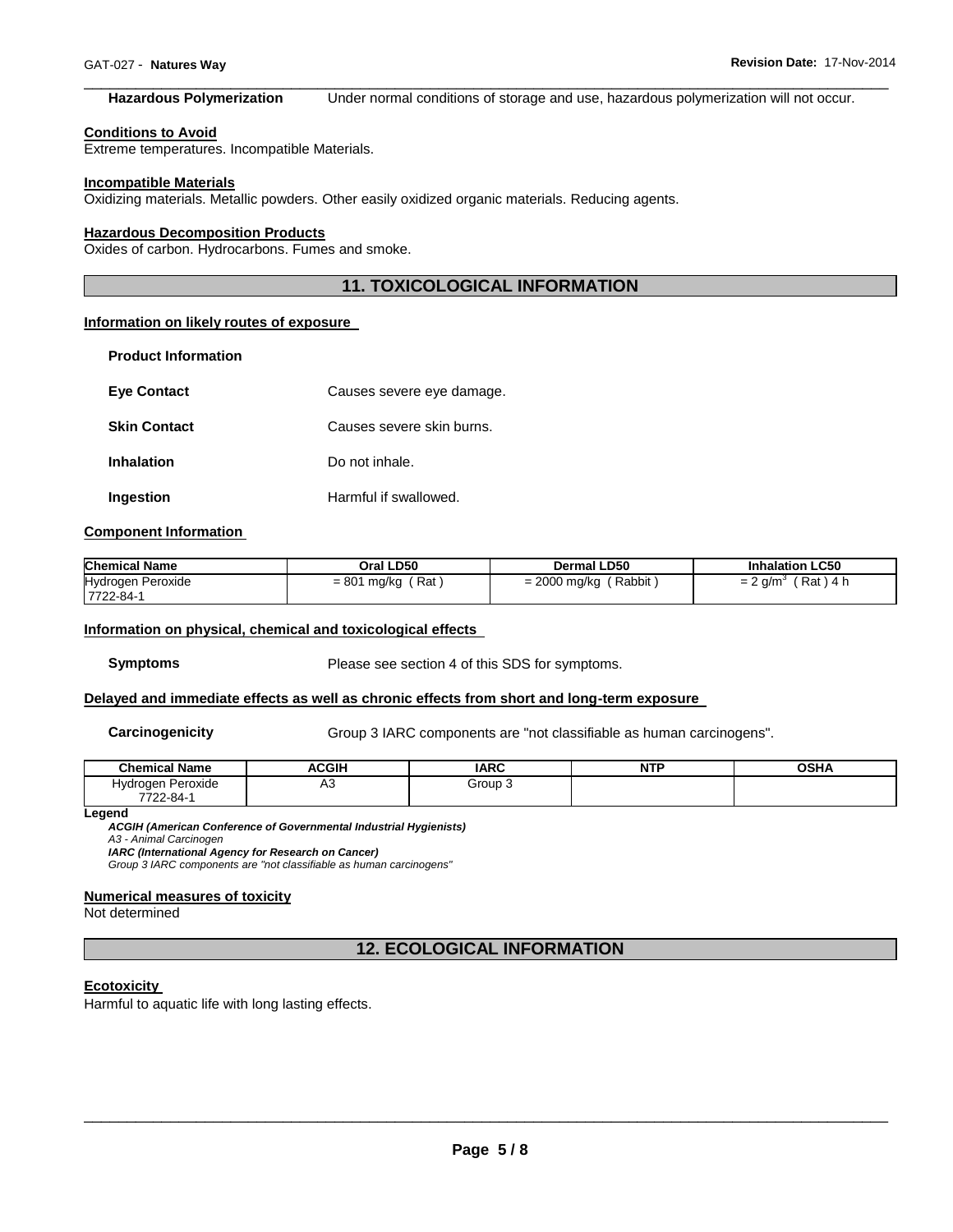# **Component Information**

| <b>Chemical Name</b> | Algae/aguatic plants | <b>Fish</b>                   | <b>Toxicity to</b><br>microorganisms | Crustacea                   |
|----------------------|----------------------|-------------------------------|--------------------------------------|-----------------------------|
| Hydrogen Peroxide    |                      | 16.4: 96 h Pimephales         |                                      | 18 - 32: 48 h Daphnia magna |
| 7722-84-1            |                      | promelas mg/L LC50 18 - 56:   |                                      | mg/L EC50 Static            |
|                      |                      | 96 h Lepomis macrochirus      |                                      |                             |
|                      |                      | mg/L LC50 static 10.0 - 32.0: |                                      |                             |
|                      |                      | 96 h Oncorhynchus mykiss      |                                      |                             |
|                      |                      | mg/L LC50 static              |                                      |                             |

\_\_\_\_\_\_\_\_\_\_\_\_\_\_\_\_\_\_\_\_\_\_\_\_\_\_\_\_\_\_\_\_\_\_\_\_\_\_\_\_\_\_\_\_\_\_\_\_\_\_\_\_\_\_\_\_\_\_\_\_\_\_\_\_\_\_\_\_\_\_\_\_\_\_\_\_\_\_\_\_\_\_\_\_\_\_\_\_\_\_\_\_\_

# **Persistence/Degradability**

Not determined.

# **Bioaccumulation**

Not determined.

# **Mobility**

Not determined

# **Other Adverse Effects**

Not determined

# **13. DISPOSAL CONSIDERATIONS**

# **Waste Treatment Methods**

| <b>Disposal of Wastes</b>     | Disposal should be in accordance with applicable regional, national and local laws and<br>regulations. |
|-------------------------------|--------------------------------------------------------------------------------------------------------|
| <b>Contaminated Packaging</b> | Disposal should be in accordance with applicable regional, national and local laws and<br>regulations. |

# **California Hazardous Waste Status**

**Subsidiary Hazard Class** 8 **Packing Group** II

| <b>Chemical Name</b> | California Hazardous Waste Status |
|----------------------|-----------------------------------|
| Hydrogen Peroxide    | Toxic                             |
| 7722-84-1            | Corrosive                         |
|                      | Ignitable                         |
|                      | Reactive                          |

# **14. TRANSPORT INFORMATION**

**Note Please see current shipping paper for most up to date shipping information, including** exemptions and special circumstances.

| UN/ID No                       | UN2014                               |
|--------------------------------|--------------------------------------|
| <b>Proper Shipping Name</b>    | Hydrogen peroxide, aqueous solutions |
| <b>Hazard Class</b>            | 5.1                                  |
| <b>Subsidiary Hazard Class</b> | 8                                    |
| <b>Packing Group</b>           | Ш                                    |
| IATA                           |                                      |
| UN/ID No                       | UN2014                               |
| <b>Proper Shipping Name</b>    | Hydrogen peroxide, aqueous solutions |
| <b>Hazard Class</b>            | 5.1                                  |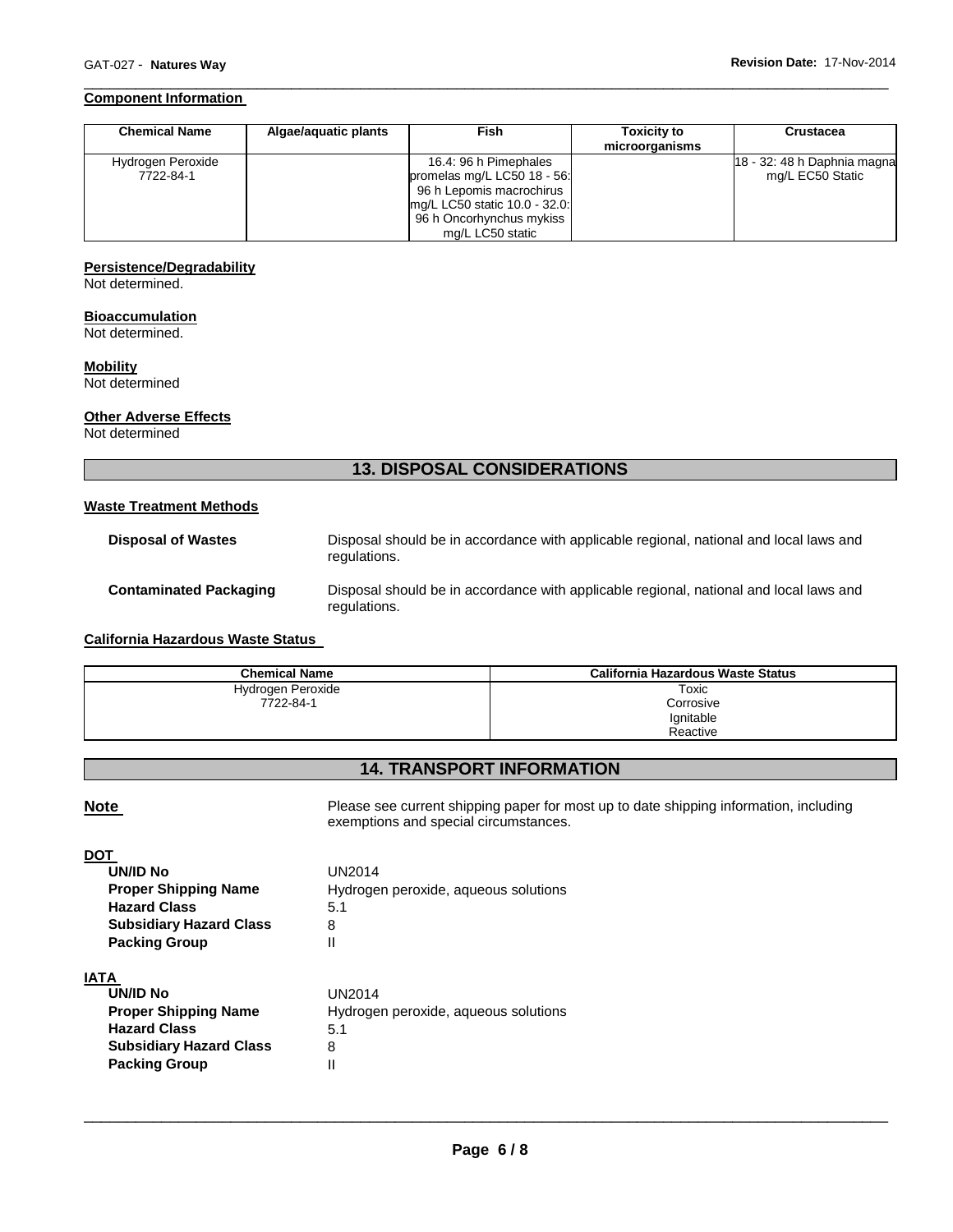| <b>IMDG</b>                    |                                                             |
|--------------------------------|-------------------------------------------------------------|
| <b>UN/ID No</b>                | UN2014                                                      |
| <b>Proper Shipping Name</b>    | Hydrogen peroxide, aqueous solutions                        |
| <b>Hazard Class</b>            | 5.1                                                         |
| <b>Subsidiary Hazard Class</b> | 8                                                           |
| <b>Packing Group</b>           | н                                                           |
| <b>Marine Pollutant</b>        | This material may meet the definition of a marine pollutant |

# **15. REGULATORY INFORMATION**

\_\_\_\_\_\_\_\_\_\_\_\_\_\_\_\_\_\_\_\_\_\_\_\_\_\_\_\_\_\_\_\_\_\_\_\_\_\_\_\_\_\_\_\_\_\_\_\_\_\_\_\_\_\_\_\_\_\_\_\_\_\_\_\_\_\_\_\_\_\_\_\_\_\_\_\_\_\_\_\_\_\_\_\_\_\_\_\_\_\_\_\_\_

# **International Inventories**

| <b>Chemical Name</b> | <b>TSCA</b> | DSL | <b>NDSL</b> | <b>EINECS</b> | <b>ELINCS</b> | <b>ENCS</b> | <b>IECSC</b> | <b>KECL</b> | <b>PICCS</b> | <b>AICS</b> |
|----------------------|-------------|-----|-------------|---------------|---------------|-------------|--------------|-------------|--------------|-------------|
| Peroxide<br>Hvdroaen | Present     |     |             | Present       |               | Present     |              | Present     |              |             |

# **Legend:**

*TSCA - United States Toxic Substances Control Act Section 8(b) Inventory* 

*DSL/NDSL - Canadian Domestic Substances List/Non-Domestic Substances List* 

*EINECS/ELINCS - European Inventory of Existing Chemical Substances/European List of Notified Chemical Substances* 

*ENCS - Japan Existing and New Chemical Substances* 

*IECSC - China Inventory of Existing Chemical Substances* 

*KECL - Korean Existing and Evaluated Chemical Substances* 

*PICCS - Philippines Inventory of Chemicals and Chemical Substances* 

*AICS - Australian Inventory of Chemical Substances* 

# **US Federal Regulations**

# **CERCLA**

| Chemical Name     | <b>Hazardous Substances RQs</b> | <b>CERCLA/SARA RQ</b> | <b>Reportable Quantity (RQ)</b> |
|-------------------|---------------------------------|-----------------------|---------------------------------|
| Hydrogen Peroxide |                                 | 1000 lb               |                                 |
| 7722-84-1         |                                 |                       |                                 |

# **SARA 313**

Section 313 of Title III of the Superfund Amendments and Reauthorization Act of 1986 (SARA). This product does not contain any chemicals which are subject to the reporting requirements of the Act and Title 40 of the Code of Federal Regulations, Part 372

# **CWA (Clean Water Act)**

This product does not contain any substances regulated as pollutants pursuant to the Clean Water Act (40 CFR 122.21 and 40 CFR 122.42)

#### **US State Regulations**

#### **California Proposition 65**

This product does not contain any Proposition 65 chemicals.

# **U.S. State Right-to-Know Regulations**

| <b>New Jersey</b> | Massachusetts | `nsvlvania |
|-------------------|---------------|------------|
|                   |               |            |
|                   |               |            |